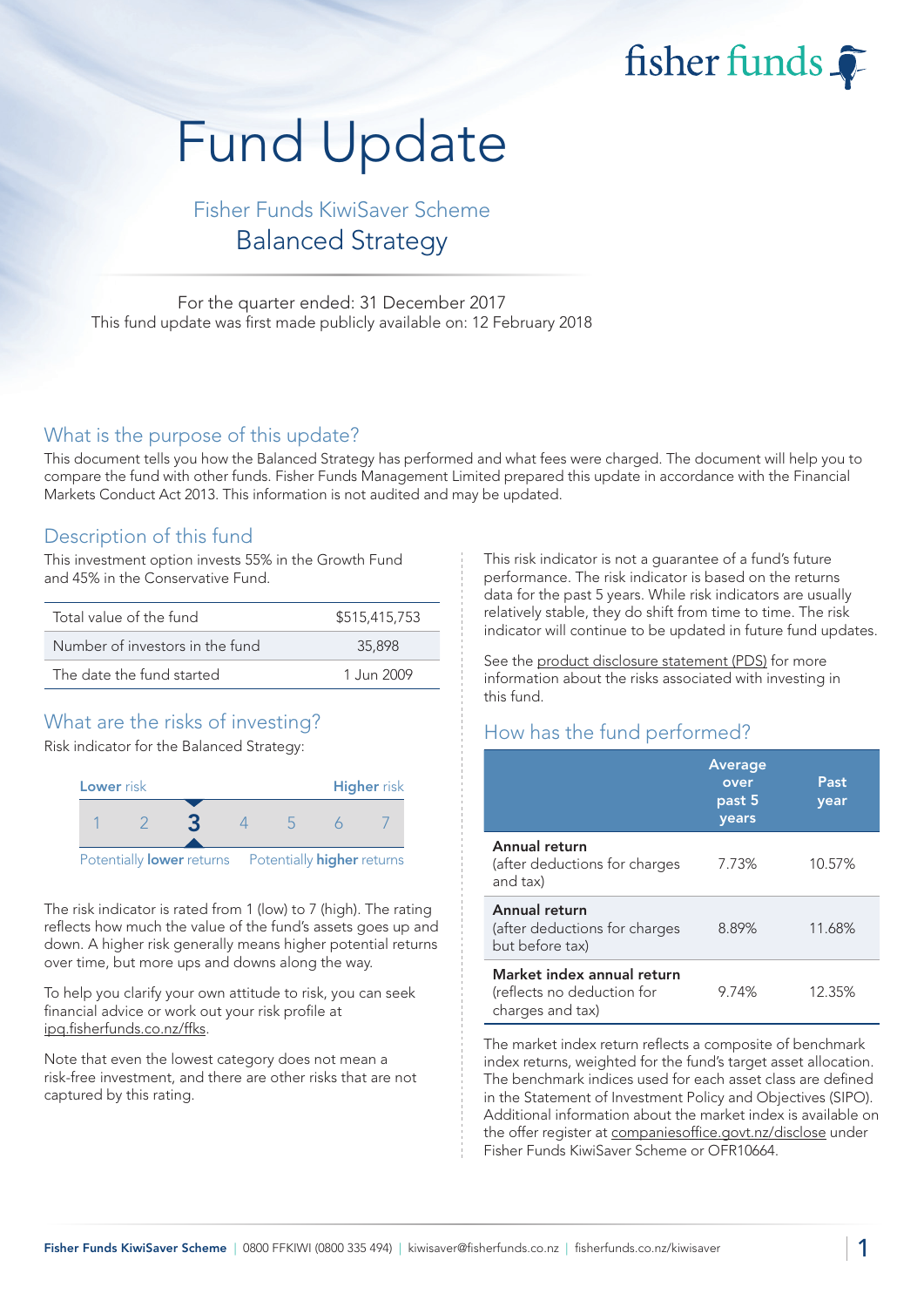# Annual return graph



This shows the return after fund charges and tax for each year ending 31 March since the fund started. The last bar shows the average annual return since the fund started, up to 31 December 2017.

Important: This does not tell you how the fund will perform in the future.

Returns in this update are after tax at the highest prescribed investor rate (PIR) of tax for an individual New Zealand resident. Your tax may be lower. The market index return<sup>2</sup> reflects no deduction for charges and tax.

### What fees are investors charged?

Investors in the Balanced Strategy are charged fund charges. In the year to 31 March 2017 these were:

|                                                       | % of net asset value   |  |
|-------------------------------------------------------|------------------------|--|
| <b>Total fund charges</b>                             | 1.25%                  |  |
| Which are made up of:                                 |                        |  |
| <b>Total management and</b><br>administration charges | 1.25%                  |  |
| Including:                                            |                        |  |
| Manager's basic fee                                   | 0.91%                  |  |
| Other management and<br>administration charges        | 0.15%                  |  |
| Total performance-based fees <sup>1</sup>             | 0.19%                  |  |
| Other charges:                                        | \$ amount per investor |  |
| Annual membership fee                                 |                        |  |

Small differences in fees and charges can have a big impact on your investment over the long term.

### Example of how this applies to an investor

Sarah had \$10,000 in the fund at the start of the year and did not make any further contributions. At the end of the year, Sarah received a return after fund charges were deducted of \$1,057 (that is 10.57% of her initial \$10,000). Sarah also paid \$36 in other charges. This gives Sarah a total return after tax of \$1,021 for the year.

#### What does the fund invest in?

#### Actual investment mix

This shows the types of assets that the fund invests in.



#### Target investment mix

This shows the mix of assets that the fund generally intends to invest in.